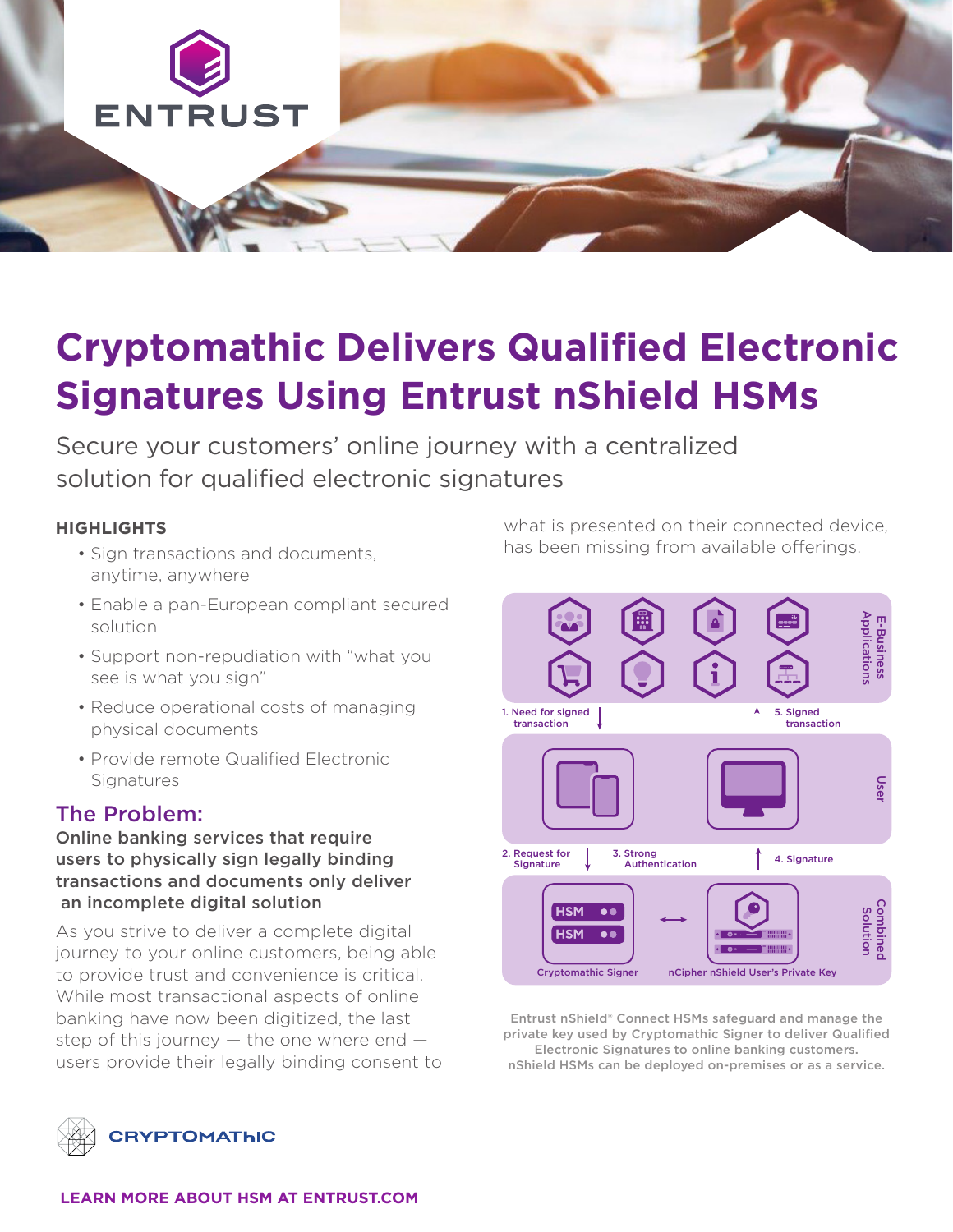## The Challenge:

#### Delivering a trusted digital signing experience that completes your customer digital journey

Your online customers demand solutions that allow them to do everything from any device without breaking the browser experience. Enabling them to digitally sign legally binding transactions and documents from anywhere at any time, while providing non-repudiation requires high assurance digital signature technology. In Europe, the regulation on electronic identification and trust services for electronic transactions (eIDAS) is becoming a strong enabler for business' digital transformation strategies.

#### The Solution: Qualified electronic signatures for high assurance, and zero footprint signing for ease of use from anywhere

Digital signatures are the next step to providing the full digital customer journey that moves remaining offline operations and transactions completely online. To drive this technological innovation, eIDAS has provided specific requirements to which businesses must adhere in order for electronic signatures to be considered legally binding in the EU. Cryptomathic patented technology enables your business to deliver an electronic signature solution to your end-users in a centrally managed, secure, and user-friendly manner. And with zero footprint, it does not require download of an application onto the end-user's device.

Cryptomathic Signer is a remote signing solution, incorporating Cryptomathic's eIDAS certified qualified signature creation device

(QSCD), which helps banks and trust centers provide large scale, legally binding digital signature services to clients and end-users. Used by banks and government departments processing millions of transactions each month across Europe, the solution combines strong security with user convenience by using "what you see is what you sign" (WYSIWYS) technology that builds and enhances consumer trust.

Cryptomathic Signer integrates with Entrust nShield® Connect hardware security modules (HSMs) to protect users' private keys. Leveraging both companies' expertise in supporting evolving payments and digital ecosystem for e-banking and e-government, Cryptomathic Signer integrates smoothly with existing web banking services and does not require software install, plug in, or additional components on the client side. It can be used anywhere at any time from any device with browsing capacity. It is also virtually impossible for users to lose their signing key or for the key to be compromised, as it is securely stored and protected within the secure FIPS 140-2 Level 3 and Common Criterial EAL4+ certified security boundary of the nShield Connect HSM that can be deployed on-premises or as a service.

## Why use Entrust nShield Connect with Cryptomathic Signer?

Cryptographic keys handled outside the boundary of a certified HSM are significantly more vulnerable to attack, which can lead to compromise. HSMs are the only proven and auditable way to secure valuable cryptographic material. In order to offer mobility, the user's signing key is stored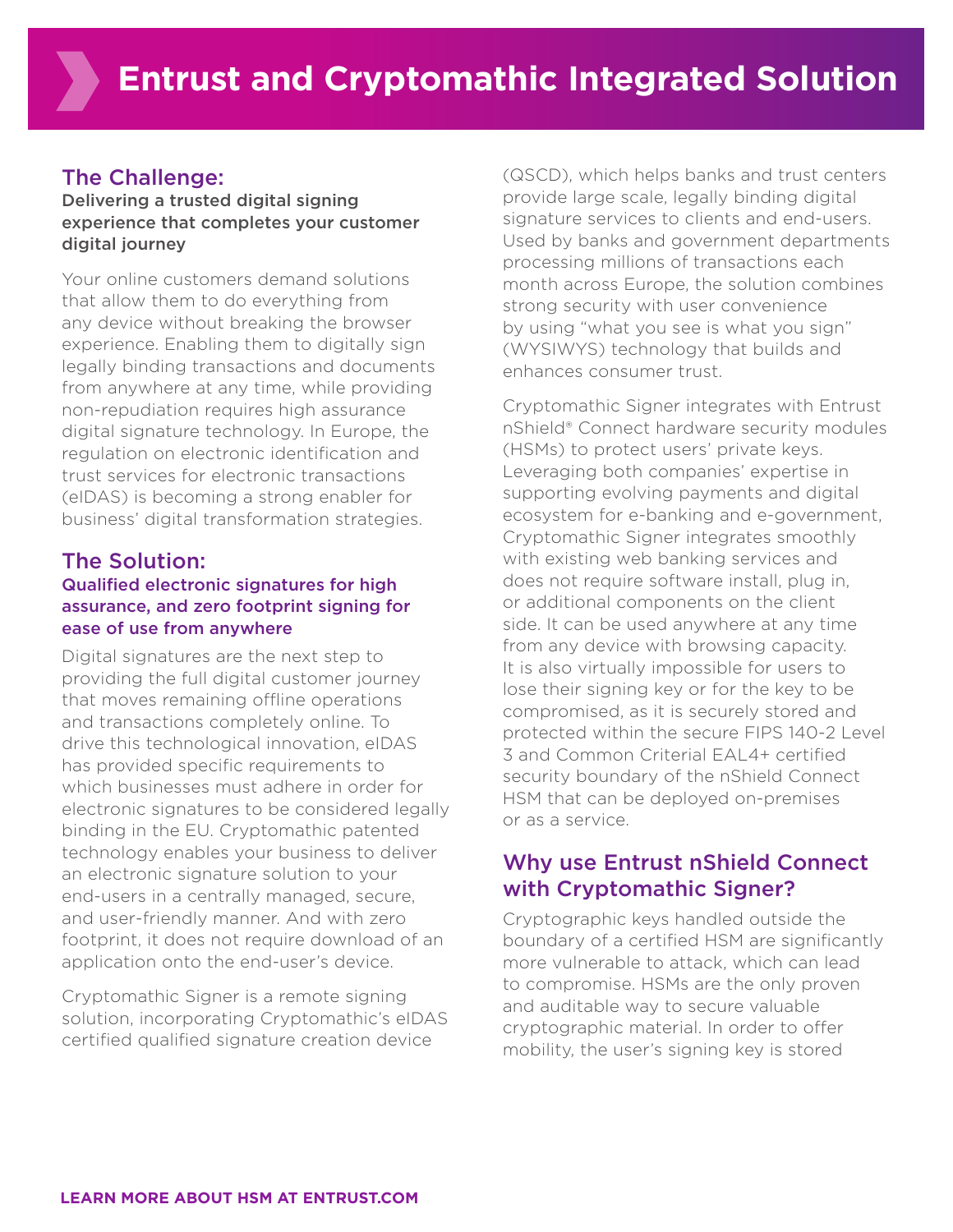centrally in the tamper-resistant environment of the trust center. Cryptomathic Signer enables a direct secure connection from the user's browser to the nShield Connect HSM, where users' keys are safely stored and which can be deployed on-premises or as a service.

Users authenticate themselves using existing two-factor authentication in order to access and use their signing key.

Entrust nShield Connect is a highperformance network-attached HSM that delivers secure cryptographic services as a shared resource for distributed application instances and virtual machines. The solution enables appropriate levels of physical and logical controls to be enforced over server-based applications where softwarebased cryptography fails to meet risk management targets. nShield Connect HSMs deliver high levels of cryptographic performance, scalability, and resilience. Latest cryptographic algorithms and key management schemes makes it a futureproof solution as standards emerge especially for mobile applications. Its capability to enable development of custom code to run inside the HSM provides an indispensable tool to meet specialized customer requirements.

## Entrust HSMs

Entrust nShield HSMs are among the highest-performing, most secure, and easy-to-integrate HSM solutions available, facilitating regulatory compliance and delivering the highest levels of data and application security for enterprise, financial, and government organizations. Our unique Security World key management architecture provides strong, granular controls over access and usage of keys.

# Cryptomathic

Cryptomathic Signer delivers a central digital signing experience to online customers across all channels, including web browsers, desktop, and mobile. The purpose-built solution:

- Delivers eIDAS complaint Qualified Electronic Signatures
- Leverages and enhances the security of existing two-factor authentication deployments
- Applies non-repudiation for legal enforcement

### [cryptomathic.com](http://www.cryptomathic.com)

### Learn more

To find out more about Entrust nShield HSMs visit **entrust.com/HSM**. To learn more about Entrust's digital security solutions for identities, access, communications and data visit entrust.com